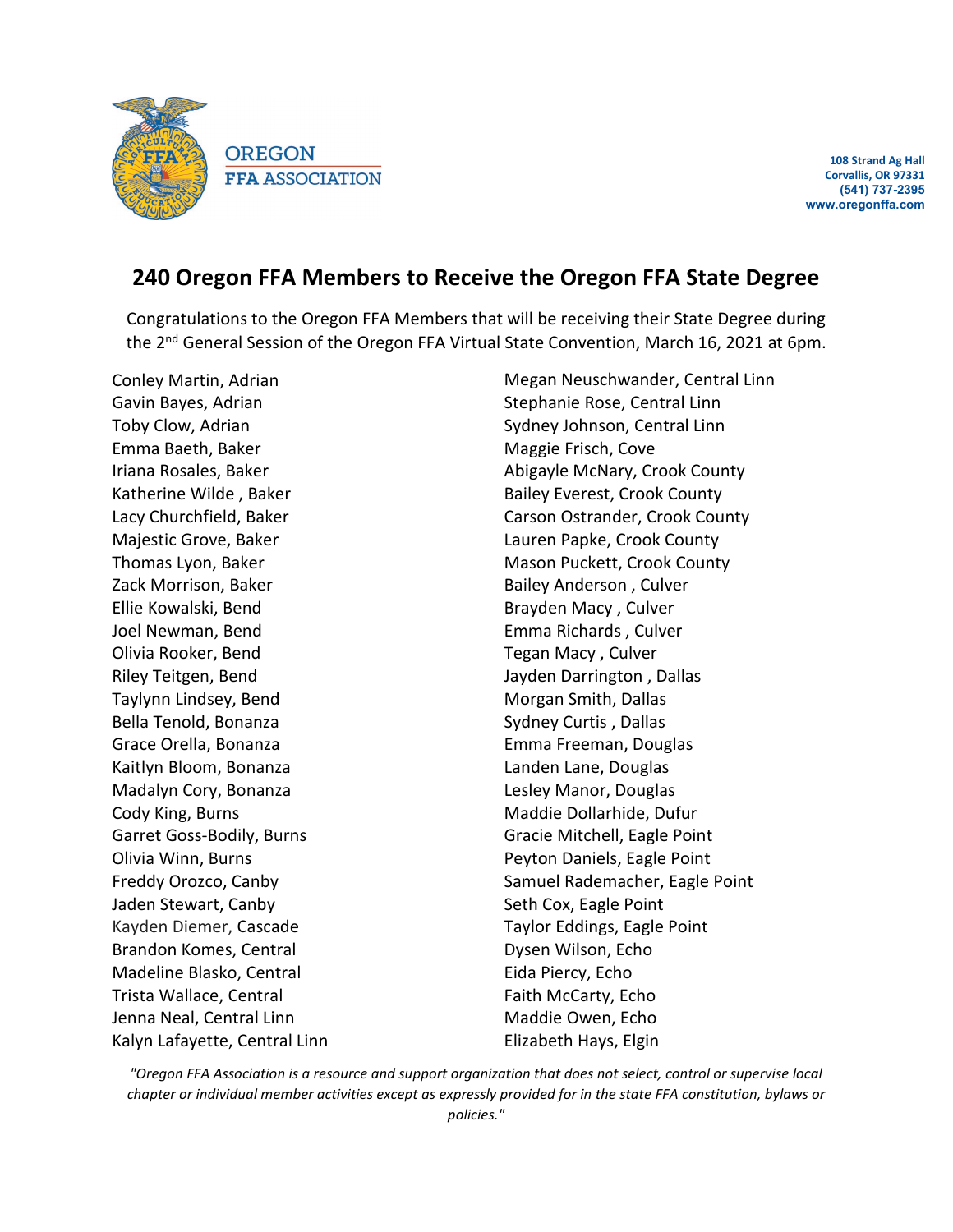

**OREGON FFA ASSOCIATION** 

**108 Strand Ag Hall Corvallis, OR 97331 (541) 737-2395 www.oregonffa.com**

Addie Royes, Enterprise Alex Albanez, Enterprise Alona Yost, Enterprise Andy Huwe, Enterprise Bailey Vernam, Enterprise Carrin Yaw, Enterprise Caylynn Beck, Enterprise Destiny Wecks, Enterprise Dylan Jennings, Enterprise Flynn Nave, Enterprise Gaven Winn, Enterprise Gideon Gray, Enterprise Grace Collins, Enterprise Gracie Ellis, Enterprise Hunter Harvey, Enterprise Jada Gray, Enterprise Kasey Duncan, Enterprise Landon Greenshields, Enterprise Lannie Stonebrink, Enterprise Liz Rowley, Enterprise Rilyn Kirkland, Enterprise Dresen Ferschweiler, Gervais Jack Mornarich , Glide Joshua Hulse, Glide Corbin Palmer, Harper Erik Osornio, Harper Natalie Thomas, Harrisburg Alexis Leathers, Hermiston Anna Guerreo , Hermiston Emilee Meyers , Hermiston Gretchen Barton, Hermiston Hyan Sloan , Hermiston Marti Plum, Hermiston Tanner Bales , Hermiston Aryn Dahlstrom, Hood River Valley Ben Griggs, Hood River Valley

Emilio Castaneda, Hood River Valley Emma Balzer, Hood River Valley Guadalupe Gonzalez, Hood River Valley Joseph Kahler, Hood River Valley Sydney Campbell, Hood River Valley Allison Stirewalt, Imbler Anika McDonald (Anna), Imbler Audree Treat, Imbler Bryce Sullivan, Imbler Christian Treat, Imbler Emily Arnoldus, Imbler Gracie Turley, Imbler Isaac Herron, Imbler Jared Allen, Imbler Kendra Counsell, Imbler Les Trick, Imbler Madison Eckhart, Imbler Millie Fisher, Imbler Nathan Bingaman, Imbler Tel McBride, Imbler Wyatt Frost, Imbler Emma Mueller, Irrigon Birch Eiguren, Jordan Valley Cassity Gluch, Jordan Valley Jace Grenke, Jordan Valley Kate Gooch, Jordan Valley Kiana Quintero, Jordan Valley Quinton Collins, Jordan Valley Tayler Eiguren, Jordan Valley Tina Gammett, Jordan Valley Anabelle Russell, Joseph Destany Moore, Joseph Hayden Hite, Joseph Ian Goodrich , Joseph Jonah Staigle, Joseph Maggie Zacharias, Joseph

*"Oregon FFA Association is a resource and support organization that does not select, control or supervise local chapter or individual member activities except as expressly provided for in the state FFA constitution, bylaws or*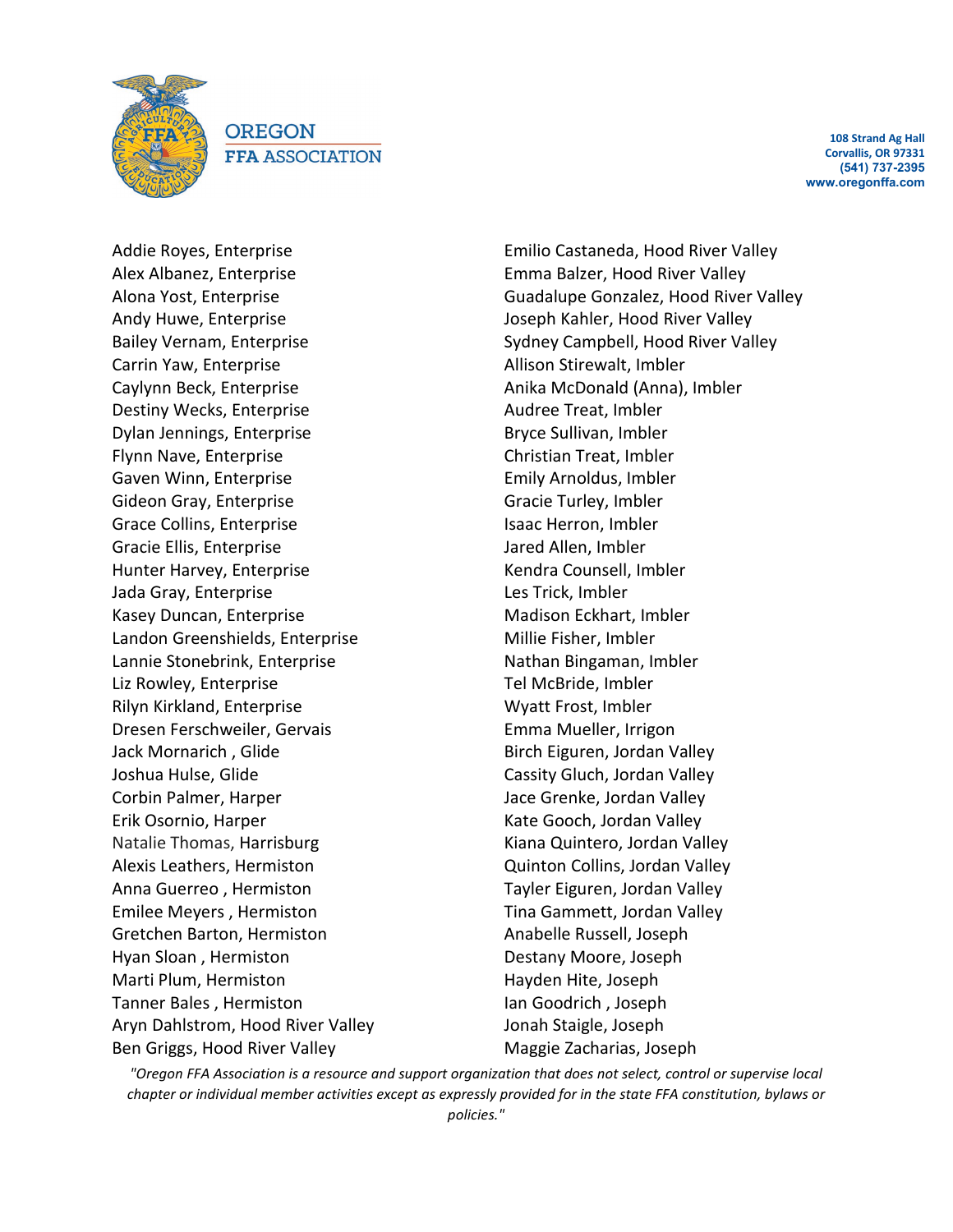

**OREGON FFA ASSOCIATION** 

**108 Strand Ag Hall Corvallis, OR 97331 (541) 737-2395 www.oregonffa.com**

Trace Collier, Joseph Bella Gulzow, La Grande Braxton Bisenius, La Grande Luis Torres, La Grande Raegan Hanna, La Grande Shelby Burgess, La Grande Abby Thames, Lakeview Annette Harlan, Lakeview Dylan Newbill, Lakeview Emily Philibert, Lakeview Logan Price, Lakeview Rachel Cahill, Lakeview Adrian Brown, Lost River Curtis Sweat, Lost River Gabby Haskins, Lost River Natalia Olivares, Madras Lily Eisele, Mohawk Karissa Delgado, Mt. Angel Chloe Holveck, Newberg Chris Lynch, North Clackamas Isabelle James, North Clackamas Craig Puckett, North Lake Justin Sharp, North Lake Colby Weidemann, North Marion McKenzie Leggett, North Powder Bryan Dorathy, Nyssa Jaynee Schulthies, Nyssa Laney Hartley, Nyssa Porter Carlton, Nyssa Zachary Dougherty, Nyssa Zaria Parker, Nyssa Alyssa Thornton, Oakland Aubrey Templeton, Oakland Joseph Bucchholz, Oakland Matthew Yates, Oakland Alejandra Contreras, Ontario

Alexis Wilson, Ontario Frances Fleener, Ontario Guadalupe Guzman, Ontario Hailee Pearson, Ontario Kinsley Kemble, Ontario Maria Esquivel, Ontario Mayson Bell, Ontario Monica Gomez, Ontario Alexis Bowen, Pendleton Kinley McAnally, Pendleton Tyler Spratling, Pendleton Jenna Tompkins, Perrydale Grace Davis, Pine Eagle Brock Guthrie, Redmond Colt Storey, Redmond Kendall Castrow, Redmond Max Milliron, Redmond Preston Hill, Redmond Rhett Haugh, Redmond Anna Howard, Rogue River Cassidy Hager, Rogue River Savanna Stillwagner, Rogue River Lillianne Benson, Salem Keizer Mena Drakeley, Salem Keizer Madison Brown , Sandy Keilana Oxenrider, Santiam Chrisitan Krisarah Nygren, Santiam Chrisitan Blake Brown, Scio Carley Silbernagel, Scio Kassidy Schumacher, Scio Shealyn Harrison, Scio Audrey Jeans, Sherwood Mia Berry, Sherwood Brooklyn Powers, Silverton Chloe Hupp, Silverton Johanna Otter, Silverton

*"Oregon FFA Association is a resource and support organization that does not select, control or supervise local chapter or individual member activities except as expressly provided for in the state FFA constitution, bylaws or*